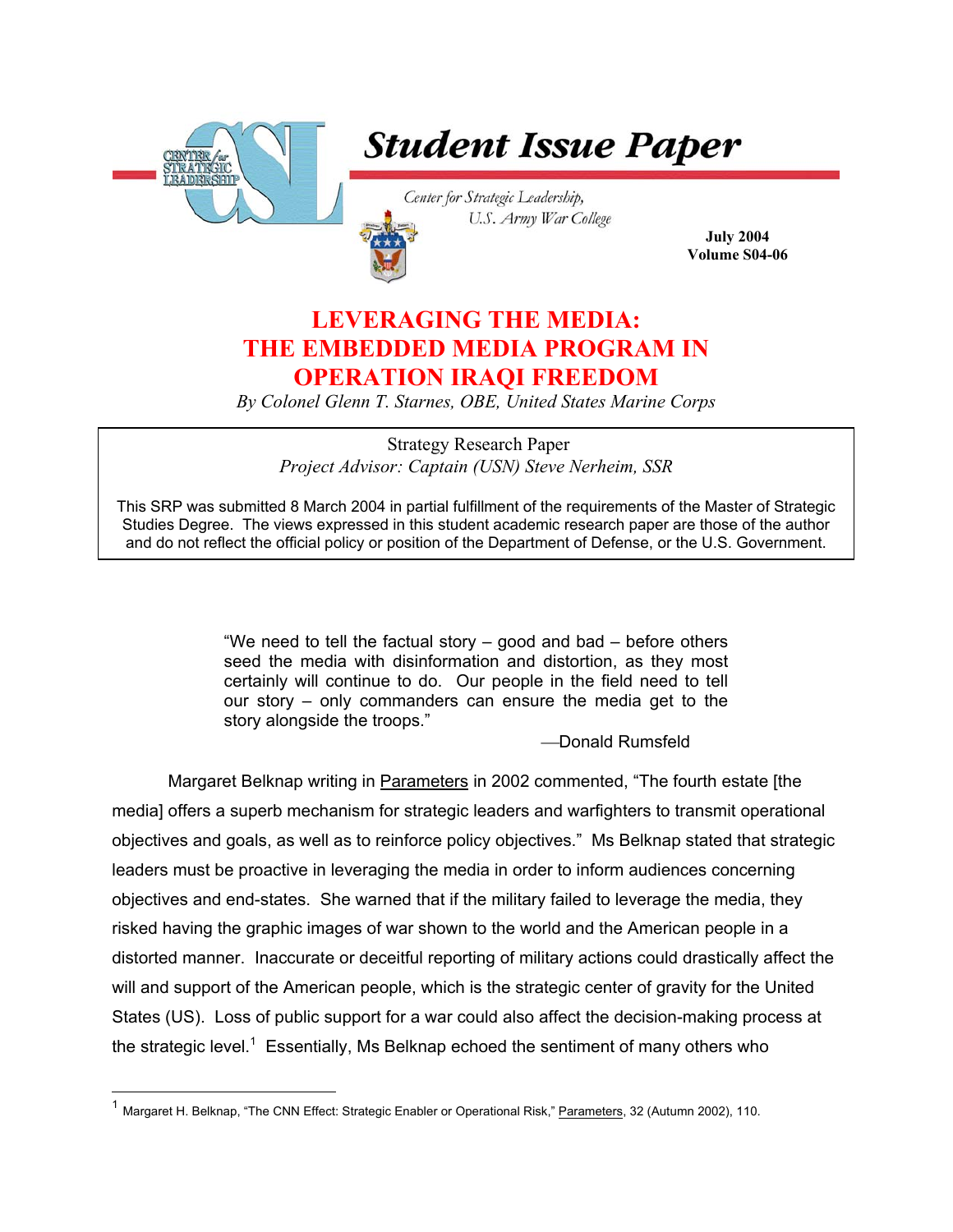recommend the military cease holding the press at arm's length. Instead, the military should embrace the press and leverage the media's technology and worldwide reach to further strategic goals.

# SECRETARY RUMSFELD'S DECISION

During the build up to the war in Iraq, Secretary of Defense Donald Rumsfeld faced an important decision regarding the military's public affairs policy. He needed to decide the way in which the war would be covered by radio, television, and print media (hereafter referred to as the media). The Defense Secretary had three courses of action. He could continue the practice of limiting the media's access to the battlefield and simply conduct press briefings at the Pentagon and the military's operational headquarters as done during Operation ENDURING FREEDOM. Secretary Rumsfeld could employ a second option that envisioned a return to the management of the media through the creation and use of media pools as had been done during Operation DESERT SHIELD/DESERT STORM, now known as Gulf War I. A third course of action suggested that the Department of Defense (DoD) and the military leverage the media using an extremely radical public affairs plan now referred to as the Embedded Media Program.

In consultation with his Assistant Secretary of Defense for Public Affairs, Victoria Clarke, Secretary Rumsfeld chose to implement the Embedded Media Program because he understood that the media coverage of the coming war would "shape public perception of the National Security Environment." The technology used by the media to report instantaneously from distant locations, along with the rise of non-American news agencies (specifically the Arab news agency, al Jazeera) would overpower military public relations efforts. The American and international media had to have freedom of access and reporting, free of the restrictive nature of press pools and without unnecessary censorship. Secretary Rumsfeld announced his decision in his Public Affairs Guidance message dated 10 February 2003, "We need to tell the factual story - - good or bad - - before others seed the media with disinformation... $n^2$  $n^2$ 

<span id="page-1-0"></span><sup>&</sup>lt;sup>2</sup> Secretary of Defense Message, "Public Affairs Guidance (PAG) on Embedding Media During Possible Future Operations/Deployments in the U.S. Central Command (CENTCOM) Area of Responsibility (AOR)," Washington, D.C. 101900Z February 2003; and Justin Ewers, "Is the New News Good News?" U. S. News and World Report, 134 (7 April 2003) [database online]; available from H. W. Wilson; accessed 23 September 2003.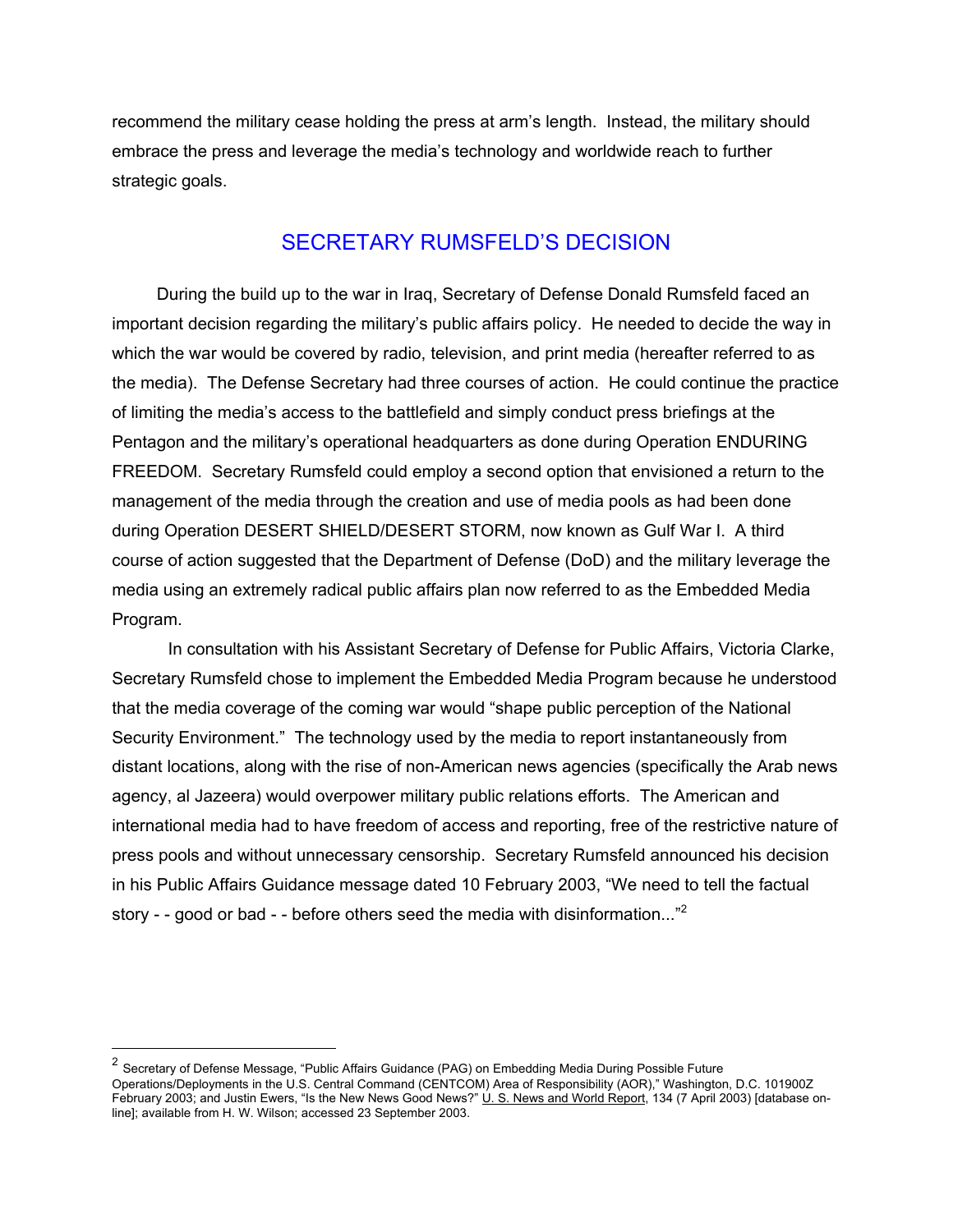### THE MEDIA AND THE MILITARY

While the concept of embedded reporters during war was not new, the number of reporters envisioned under the Embedded Media Program was much more robust than ever attempted in any previous conflict. Unfathomable to many strategic leaders was the fact that many of the reporters would be able to go 'live' from anywhere in the battlespace with news of battles, complete with audio and television images of death and destruction. Remembering the impact of edited and delayed film reports during the Vietnam War, several military leaders had difficulty trusting the media enough to allow unlimited access. The by-product would be brutal images of war and death - instantly televised to every American living room.

Much of the senior/career level leadership (officer and enlisted) of today's military remains scarred by Vietnam and its aftermath. A whole generation of military leaders believe the US lost the war in Vietnam because the media turned public opinion against the soldier in the field. This belief in a media betrayal shaped the military's view of the media and the ethics of reporters during the past two decades. Many Americans (both military and civilian) agree with the worries expressed by General Colin Powell during the planning for the first Gulf War. In 1990 he felt that instantaneous battlefield reporting via television would bring home the horrors of war, along with graphic scenes of combat and death. Reporters and cameras recording every step in a prolonged offensive ground war would create disillusionment and anti-war sentiment at home. These fears led to the policy of press pools.<sup>[3](#page-2-0)</sup>

To make the Embedded Media Program work, Secretary Rumsfeld had to first demonstrate that the press pools of the first Gulf War were not the optimum way to use the media in a war. While the military liked the coverage of Gulf War I and the American public was ecstatic with General Norman Schwarzkopf's briefings and aerial bomb footage, the media left the war saying "never again." Walter Cronkite, writing in February 1991, decried the military's control of the media coverage through the press pools and the monitoring of stories and interviews with the soldiers in the field. In his opinion, the military was attempting to hide something. Cronkite believed that if the ground war had lasted longer than a few weeks, this sense of hiding something would have led to a breakdown of popular support for the war.<sup>[4](#page-2-1)</sup>

<span id="page-2-0"></span><sup>3</sup> Bob Woodward, The Commanders, (New York: Simon and Schustler, 1991), 315.

<span id="page-2-1"></span><sup>&</sup>lt;sup>4</sup> Phillip M. Taylor, War and the Media: Propaganda and Persuasion in the Gulf War, (Manchester, U.K.: Manchester University Press. 1992), 273. Cronkite was a battlefield reporter in World War II as well as Vietnam, his ideas of press pools are most likely shaped from his own experiences.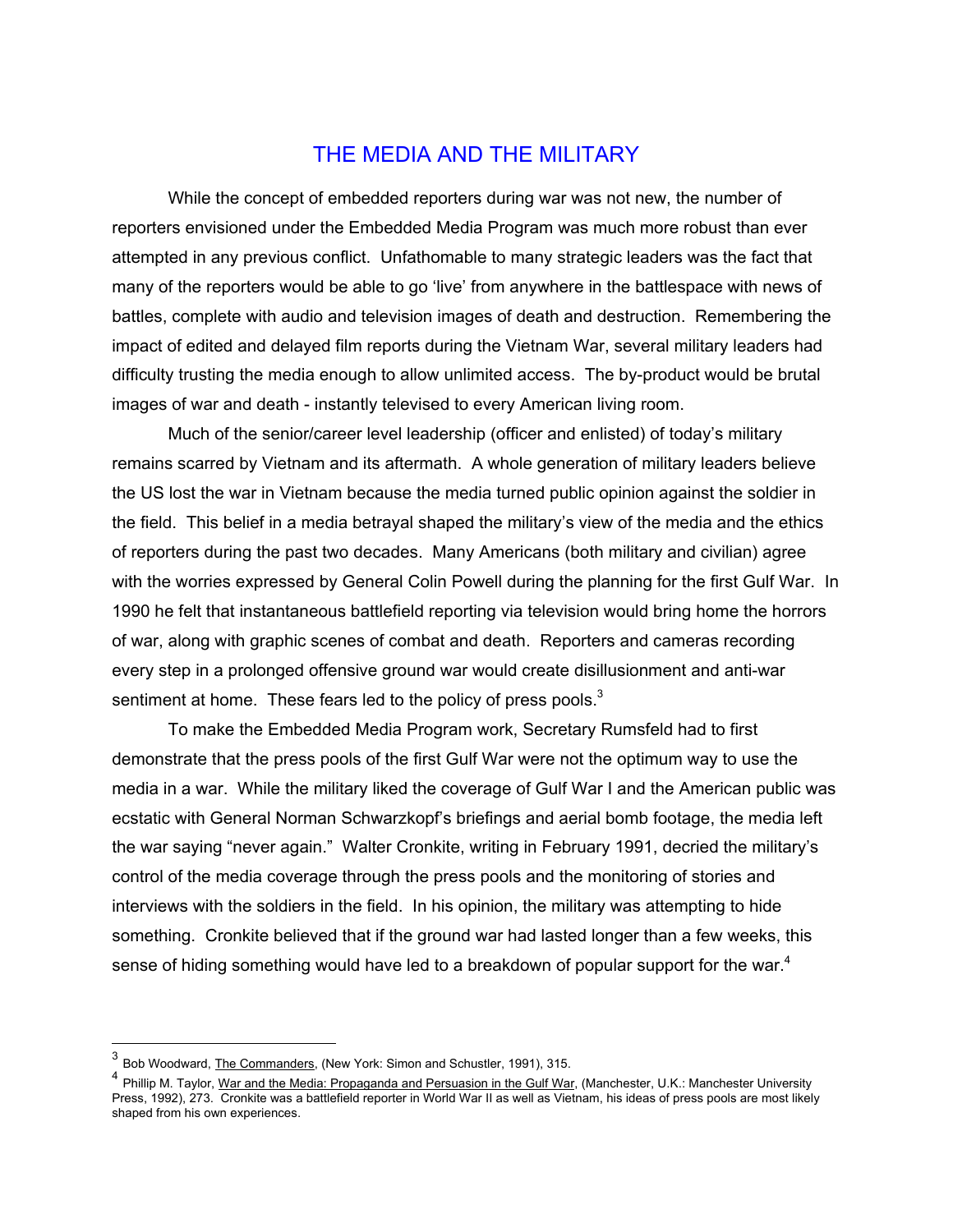### THE POWER OF INFORMATION

In 1991 Saddam Hussein controlled the media in Baghdad, using it as a propaganda tool to show the death and destruction caused by the coalition bombing. Secretary Rumsfeld understood that if the American-led coalition failed to leverage the media in the coming war, the enemy might win the information battle by using the media to their advantage.

Deputy Assistant Secretary of Defense for Public Affairs Bryan Whitman remarked that the control of information was a major objective of the American-led coalition in Operation IRAQI FREEDOM (OIF). The military needed to "take the offensive to achieve information dominance and to counter Iraqi lies." Under Secretary Rumsfeld's guidance, the military planners came to understand that the "robust coverage" envisioned in the Embedded Media Program could build and ensure domestic/international support for the war.<sup>[5](#page-3-0)</sup>

Major General J.D. Thurman, the Operations Officer for the Coalition Forces Land Component Commander in OIF, remarked that the presence of the embedded reporters on the front lines and the reports they filed countered the Iraqi propaganda during the assault on Baghdad. While 'Comical Ali' or 'Baghdad Bob' (as the Iraqi Minister of Information was known) continued to announce that the coalition forces were nowhere near Baghdad, embedded reporters simultaneously reported the crossing of bridges leading into the city, the taking of the international airport, and the seizure of key points throughout the city. $6$  The noted writer and commentator, Joseph Nye, referred to the military's ability to leverage the media as the "weaponization of reporters."[7](#page-3-2)

In a sense Mr. Nye is correct. During OIF, the military succeeded in leveraging the media as part of its Information Operations Campaign. The Embedded Media Program was both a propaganda tool for the strategic war effort and an operational counter-propaganda asset. Many readers may cringe when the word 'propaganda' is used to define the leveraging of the media. Propaganda is not a dirty word. It is loosely defined as using any form of communication to influence an intended audience via rational or emotional arguments and personal opinion. When applied to military situations, propaganda seeks to gain audience support of military objectives. $8$ 

<span id="page-3-0"></span><sup>5</sup> John Cook, "Military, Media Meet Off Battlefield to Debate War Coverage," Chicago Tribune, 18 August 2003.

<span id="page-3-1"></span><sup>6</sup> Katherine M. Skiba, "Journalists Embodied Realities of the Iraq War," Milwaukee Journal Sentinel, 14 September 2003.

<span id="page-3-2"></span><sup>7&</sup>lt;br>Joseph S. Nye, Jr., "U.S. Power and Strategy After Iraq," Foreign Affairs 82 no.4 (July/August 2003), 67.

<span id="page-3-3"></span><sup>&</sup>lt;sup>8</sup> W. C. Garrison, Information Operations and Counter-Propaganda: Making a Weapon of Public Affairs, Strategy Research Project (Carlisle Barracks: U.S. Army War College, 17 March 1999), 4-5.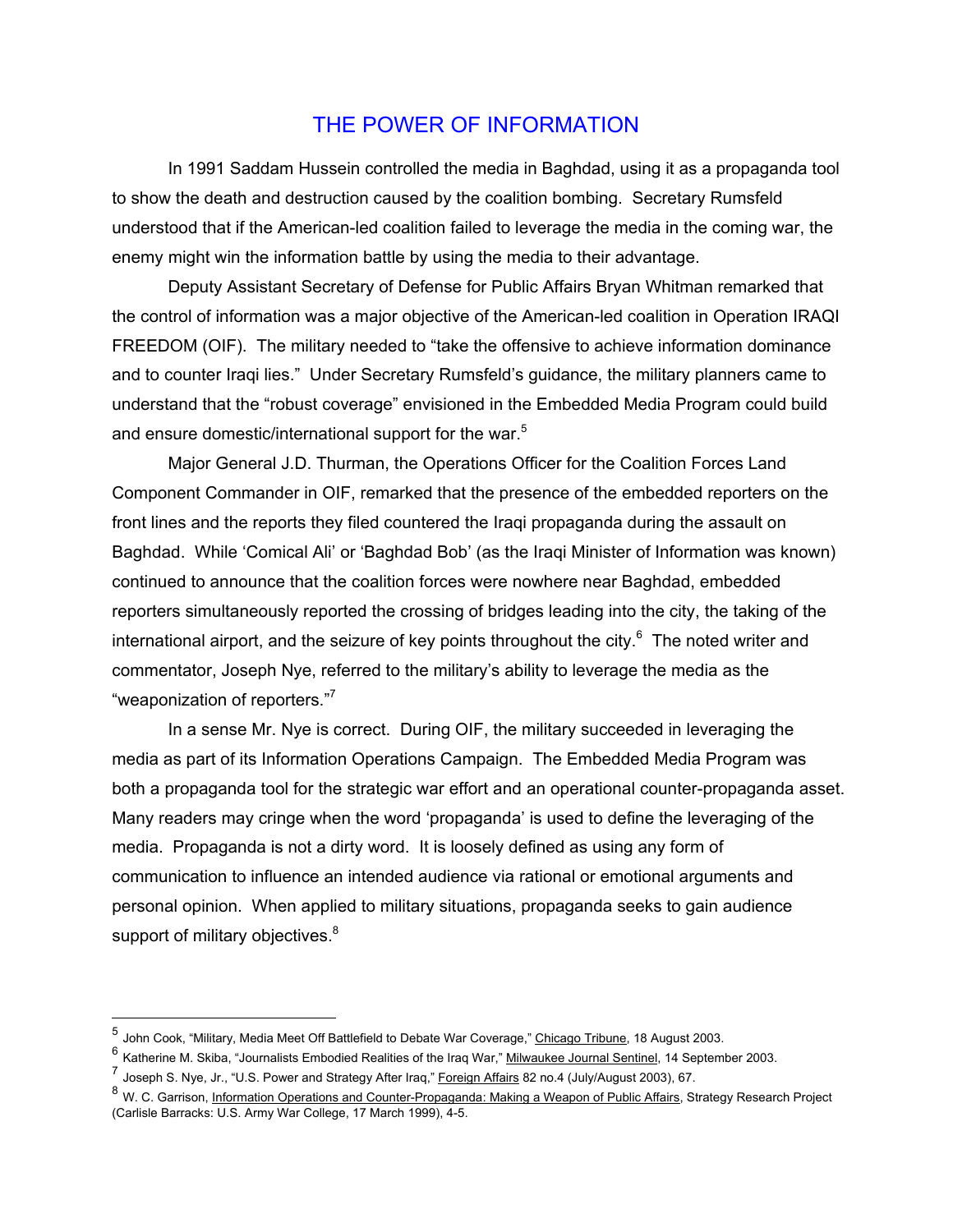In the past few years, the strategic leadership of the military has begun to realize that public affairs (and by extension, the media) have a role in information operations. The Concept for Information Operations sees the role of public affairs as "a timely flow of information to both external (public) and internal (government/military) audiences." Public affairs is a "perception management tool."<sup>[9](#page-4-0)</sup> During OIF the Embedded Media Program assisted the military in achieving information superiority over the Iraqis without disinformation or deception. Embedded reporting assisted decision makers at the operational and strategic levels in achieving information superiority.<sup>10</sup>

## BENEFITS OF THE EMBEDS

#### *WILLIE AND JOE*

In Operation IRAQI FREEDOM there were over 770 journalists embedded with coalition military forces, with over 550 positioned with ground forces. At the height of the conflict these reporters generated over 6000 stories each week.<sup>11</sup> As a battalion commander in the conflict, I witnessed first hand the impact these reporters had on both the military and the people back home. My observations confirmed what Philip Knightley wrote on the effect of leveraging the media over a decade ago: "On the home front, information – news – is used to arouse the fighting spirit of the nation, to mobilize public opinion about the war, to suppress dissent and to steel the people for the sacrifices needed for victory."<sup>12</sup> Lieutenant General William Scott Wallace, Commander of the US Army V Corps during OIF, remarked that the embedded media told the story of the soldier to the nation. Otherwise it would not have been told. The stories filed by the embedded media gave the public something to hold onto at the 'mom & pop' level. The embeds gave the people back home the 'Willie & Joe' of OIF.<sup>[13](#page-4-4)</sup>

#### *ENSURING PUBLIC SUPPORT*

Dan Rather of CBS News saw another benefit of the Embedded Media Program. As with all conflicts for the past 50 years, a small but vocal antiwar movement existed in the United

<span id="page-4-0"></span><sup>&</sup>lt;sup>9</sup> U.S. Army War College, *Information Operations Primer*, Department of Military Strategy, Planning and Operations (Carlisle Barracks: U.S. Army War College, January 2001), 48.

<span id="page-4-1"></span><sup>&</sup>lt;sup>10</sup> Ibid., 2. Information superiority is defined as the collection, processing and dissemination of information without interruption or interference while at the same time exploiting or denying the enemy the ability to do the same.

<span id="page-4-2"></span><sup>11</sup> Skiba.

<span id="page-4-3"></span><sup>12</sup> Taylor, 18-19.

<span id="page-4-4"></span><sup>13</sup> Gathered from notes taken at a conference conducted by Strategic Studies Institute at the U.S. Army War College, *Reporters on the Ground*, held 3-5 September 2003 at Carlisle Barracks. Willie and Joe are famous cartoon characters of World War II depicting the average American 'dog-face' soldier on the European war front.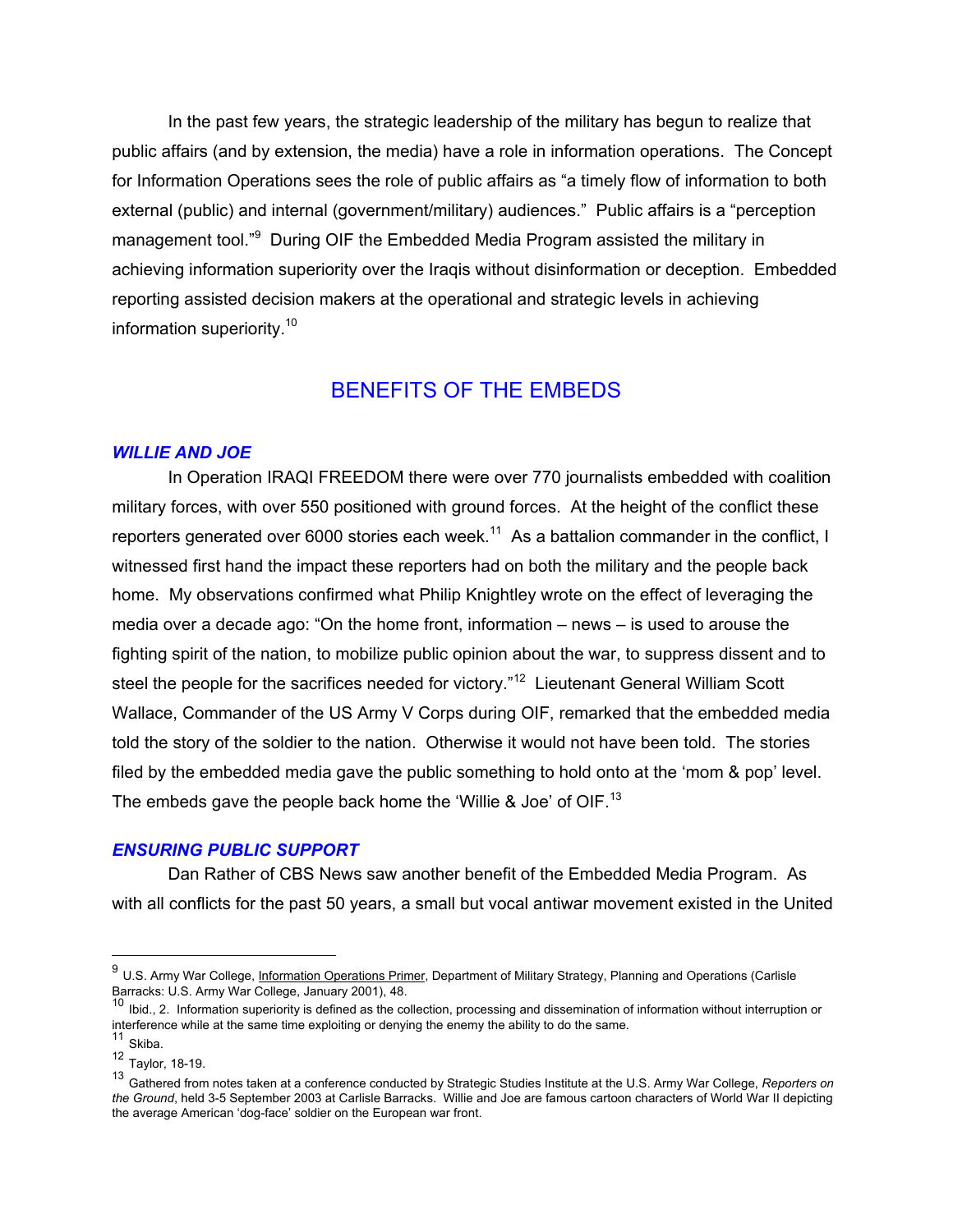States during OIF. Left to its own devices, this anti-war element could have become extremely vocal. The embed reports, carried 24 hours a-day on the cable news channels and as lead stories within the standard news agencies, focused audiences on the fighting men and women and silenced or smothered national dissent. Everyone, regardless of their opinion on the war, developed a "sense of pride and admiration" for those fighting on the frontlines.<sup>14</sup>

Max Boot, writing in Foreign Affairs, echoed Rather's observations with a slightly different spin. Saddam Hussein failed to turn public opinion against the coalition even though he waged a strong propaganda campaign using the Arab news agencies. His attempts to sway public support through televised images of US prisoners of war and Iraqi civilian casualties, along with reports of coalition atrocities, were successfully countered by embedded media reports. These reports provided *believable accounts* of the "professionalism, heroism, and restraint" of coalition forces. The world listened, watched, and believed these reporters more than they believed Arab news reports.<sup>15</sup> If the embedded reporters had not been present, the propaganda war would have had a much different outcome.

### *TRUE IMAGE OF WAR*

Joe Galloway, the award-winning war correspondent, commented during the *Reporters on the Ground* conference (held at the Army War College in Carlisle, Pennsylvania) that the Embedded Media Program allowed the men and women on the front lines to be the military's best spokesman. Gulf War I was a "Nintendo War." Ninety percent of the coverage of the war originated from Riyadh and the Combatant Commander's Headquarters. This provided the American public a "false image of war." Operation IRAQI FREEDOM and the embedded reporters corrected that image of war.<sup>[16](#page-5-2)</sup>

The embedded reporters brought more than their ability to report the war first hand through the eyes and voices of soldiers. They also commented knowledgeably on the ability of the US forces to improvise and adjust when the tactical situation forced a modification to combat plans. The embeds had access to the original plans and were aware of the commander's intent. They also understood that no plan survives the first shot. In OIF, instead of criticizing the tactical situation as plans changed, the embeds knew the whole story and reported to the

<span id="page-5-0"></span><sup>&</sup>lt;sup>14</sup> Dan Rather, America at War: The Battle for Iraq: A View From the Frontlines, CBS News (New York: Simon and Schustler, 2003), ix.<br><sup>15</sup> Max Boot, "The New American Way of War," <u>Foreign Affairs</u> 82 no. 4 (July/August 2003), 54.

<span id="page-5-1"></span>

<span id="page-5-2"></span> $16$  Skiba.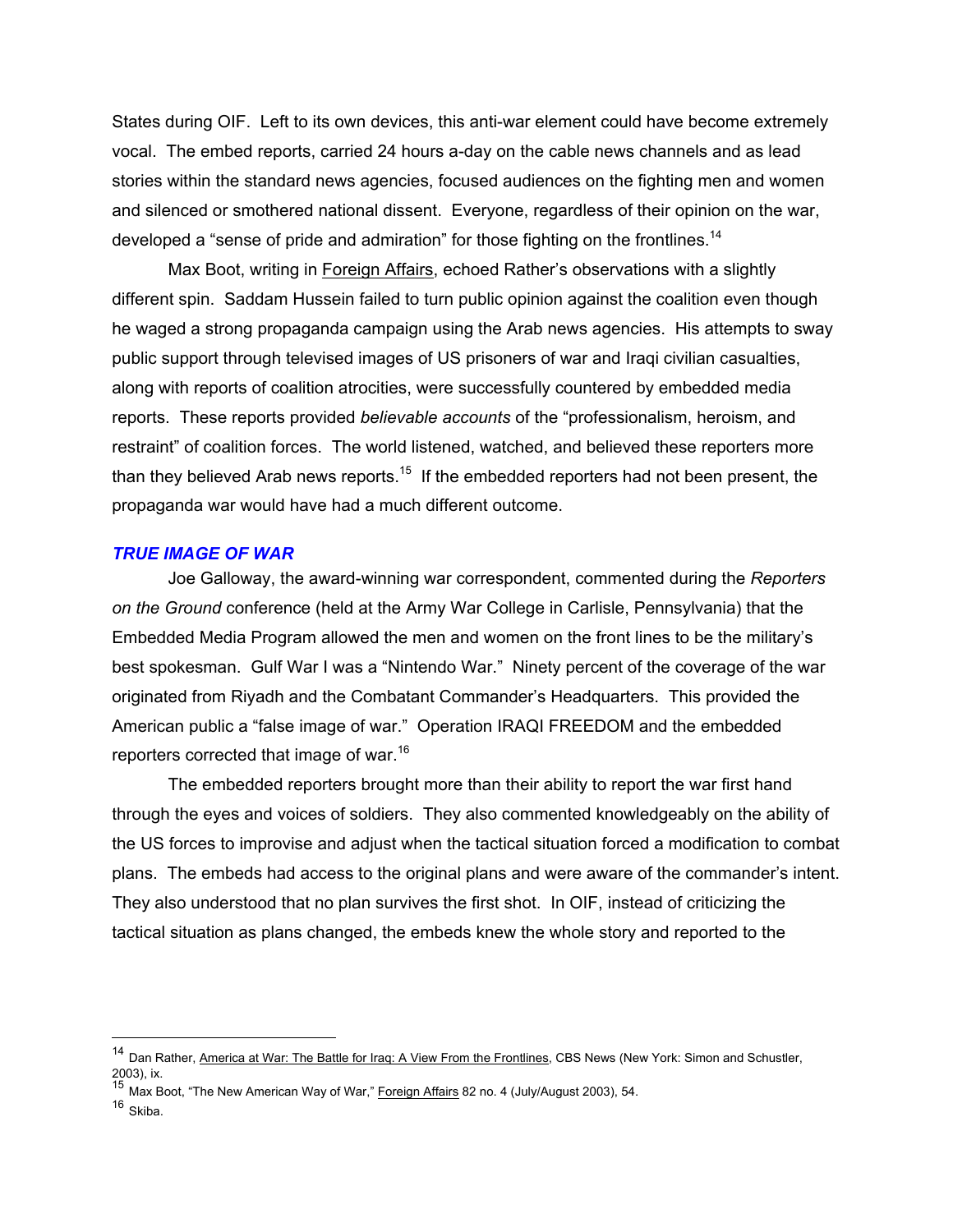American public the brilliant modifications to tactical plans that allowed the military to continue the offensive. $17$ 

The Australian Prime Minister, John Howard, had a different viewpoint on the benefit of the Embedded Media Program. He felt many of the great conflicts of the past century might have been fought differently or ended more quickly if embedded reporters had been present on the battlefield and in the commanders' headquarters. The Prime Minister doubted "that public opinion in great democracies would have allowed [the wars to continue], if they had known the full measure and impact of the horrendous loss of life that occurred in those tragic battles ..."<sup>18</sup>

Prime Minister Howard has a point. Embedded reporters brought the war into every living room in America. Their reporting held commanders accountable for their actions and leadership. The American public relished the reporting and fully supported the war. If the military leaders had been incompetent and prosecuted a bloody nonsensical war, the embedded reporting would have shown that incompetence and led to a change in commanders and tactics or an end to the war.

#### *LEVERAGING FOR INTELLIGENCE VALUE*

Maintaining the support of the public back home while countering the lies emanating from Baghdad was only one of the benefits of embedded reporters. Commanders in Iraq leveraged the media for intelligence value to achieve immediate success on the battlefield. During the fighting in East Baghdad, a CNN television crew provided live footage of an infantry battalion's movement into the city. The senior Marine commander, Lieutenant General James Conway, watched the live CNN coverage in his headquarters east of the city. He saw friendly Iraqi civilians on the streets and noted the absence of enemy forces. Acting on these real time images, LtGen Conway immediately approved a request to let the advancing forces continue until they hit enemy defenses. Similar live feeds from other embeds convinced the general to modify his entire plan and speed up the attack.<sup>19</sup> CNN coverage, from the embedded reporters, enabled LtGen Conway to make his rapid assessment, change his plans, and speed up the assault on Baghdad.

 $\overline{a}$ 

<span id="page-6-1"></span><sup>18</sup> "Embedded Media 'Shorten Wars'," News.com.au, [journal on-line]; available from

http://www.news.com.au/common/printpage/06093,6260149,00.html internet; accessed 23 September 2003.

<span id="page-6-0"></span> $17$  Boot, 55.

<span id="page-6-2"></span><sup>&</sup>lt;sup>19</sup> Bing West and Ray L. Smith, *The March Up: Taking Baghdad with the 1<sup>st</sup> Marine Division, (New York: Bantam Doubleday Dell,* 2003), 226-227. The Battle for Tikrit (described on page 251) affords another example of leveraging the media for intelligence value. Brigadier General John Kelly commanded Task Force Tripoli whose mission was to capture Saddam's hometown following the fall of Baghdad. As his task force approached the town, BGen Kelly called up the reporters embedded with his unit along with some local Iraqi tribal leaders. He told them to spread the word that the Marines were here, and that anyone threatening the life or property of another individual (Iraqi or American) would be dealt with - with deadly force. The word was dispersed via the news and word of mouth that afternoon and evening. By the next morning the Kurds who had planned to attack the town had withdrawn and the town quickly surrendered to the Marines.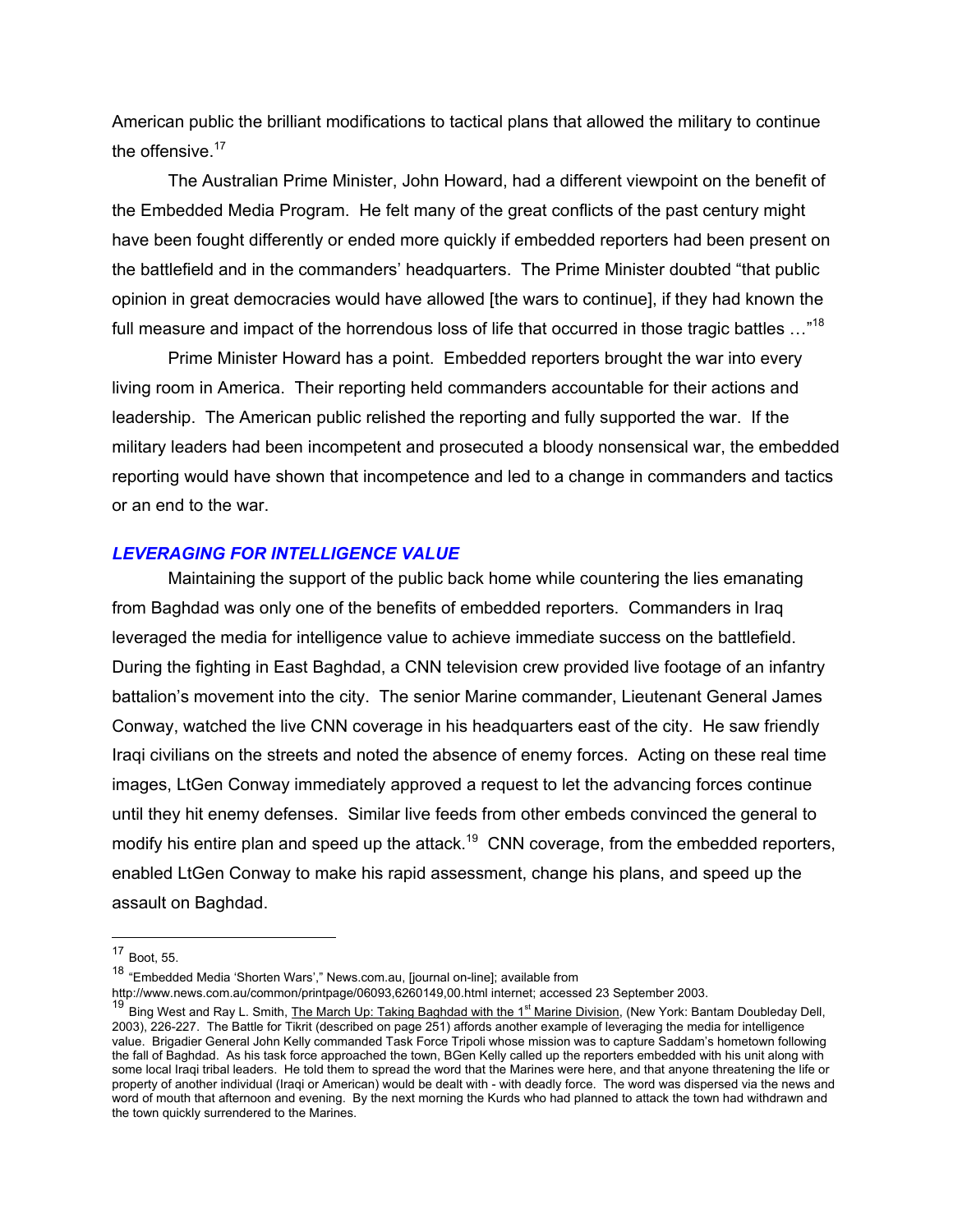Of course the enemy can also leverage the media for intelligence value. During the Battle for Nasiriyah in late March 2003, the Iraqis reinforced the irregular forces fighting in the city with additional Fedayeen forces based on the embedded reporting of the battle on 23 and 24 March 2003.<sup>20</sup> Clearly, gathering intelligence from media reports is a double-edged sword. Commanders at all levels must be aware that their words and actions will be reported and leveraged by all participants.

# LOSING THE INFORMATION WAR

For all its successful efforts in leveraging the media to achieve information operations objectives during the combat phase of the war in Iraq, the military failed to follow up and ensure success during the Stabilization Phase of the war. With the fall of Baghdad and Saddam's regime, embedded reporters left the front and returned home to new stories. By the end of April 2003 less than 40 embedded reporters remained in Iraq. With their departure, the military lost the ability to leverage the media. They no longer enjoyed information superiority. With the loss of the embeds, there were too few public affairs officers in the stabilization force to ensure the remaining reporters, now based in Baghdad hotels, covered the good news stories (previously observed by embedded reporters). Charged with getting a story to lead the hourly news coverage, the reporters concentrated on sensational stories of ambushes and riots/looting/ sabotage vice stories of schools opening, water or power restoration, etc. $21$ 

# IMPROVING FOR THE FUTURE

### *UNILATERALS*

If 'embedding' is the future of wartime public affairs, the military and the DoD must act now to correct the problems identified during OIF. The military must decide how to deal with the reporters who will be present on the battlefield but not embedded with a particular unit. Many news agencies feel they lost the big picture of the war because their reporters did not have the freedom to move around on the battlefield or to stop for in depth stories on a particular event. At the *Reporters on the Ground* conference, news editors indicated a desire to increase the number of unilateral reporters in the next conflict. (Unilaterals are non-embedded or freeranging reporters traversing the battlespace on their own, seeking a story.) Military leaders

 $\overline{a}$ <sup>20</sup> Ibid., 48.

<span id="page-7-1"></span><span id="page-7-0"></span> $21 \over$ Skiba.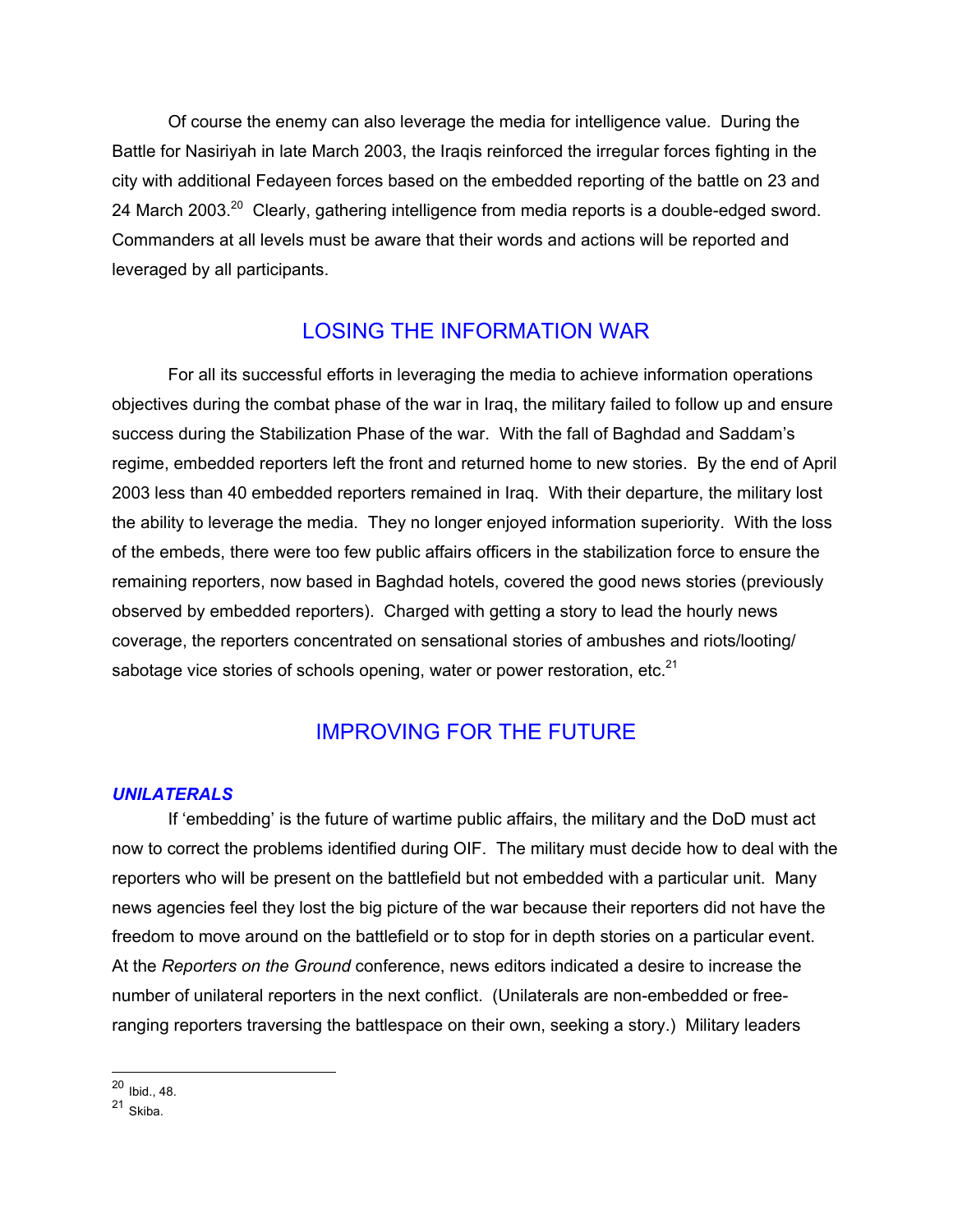dislike unilaterals because they do not follow the rules. They endanger themselves, expect support and safety from the military forces, and claim ill will if they are shut out of interviews or worse, shot at by attacking forces. One Marine general called the unilateral reporters "leeches [who] take food and water, then run off. $22$ 

During the *Reporters on the Ground* conference, a number of panel members spoke at length on how unilateral reporters create dangerous situations in a war zone. At times these free-ranging reporters might find themselves ahead of advancing forces and in the middle of a deadly firefight. If operating on their own, they might be mistaken for the enemy. In August 2003, a freelance cameraman died while covering an insurgent attack near an Iraqi prison. As coalition armor forces approached the prison to respond to the incident, the cameraman leapt from his civilian vehicle and brought his camera to his shoulder to film the engagement. From a distance, the cameraman's actions resembled those of an insurgent preparing to engage the armor force with a Rocket Propelled Grenade. The US forces shot and killed the cameraman from long range because they felt threatened by his actions.

A Special Forces panel member at the conference related an incident from Operation ENDURING FREEDOM further demonstrating the dangers of unilateral reporters. Terrorists, masquerading as unilateral reporters, were able to breech the external security of a northern tribal leader's encampment. Once the terrorists got close enough, they detonated a car bomb, killing the tribal leader and setting back the war effort. If editors and media organizations want to employ more unilaterals in the future, they must realize that the trust and cooperation the unilaterals receive will not be the same as reporters enjoy in the Embedded Media Program.<sup>[23](#page-8-1)</sup>

### *THE RULES*

The Public Affairs Guidance (PAG), signed by Secretary Rumsfeld, contained over five pages of rules for the reporters and the military. Although extensive and detailed, these rules were not well known. At the tactical level, commanders and reporters used common sense to determine what could be reported and when a reporter could transmit or 'go live.' Joe Galloway commented that in Vietnam a single page of rules sufficed (essentially a commander's intent or concept for media relations). While technology has improved, the basics of combat reporting have not changed. Common sense should be the basis for rules for embedding reporters.<sup>[24](#page-8-2)</sup>

The scope of this paper does not lend itself to suggesting a complete modification of the

<span id="page-8-0"></span><sup>&</sup>lt;sup>22</sup> Cook.

<span id="page-8-1"></span><sup>23</sup> *Reporters on the Ground* conference.

<span id="page-8-2"></span><sup>24</sup> Ibid.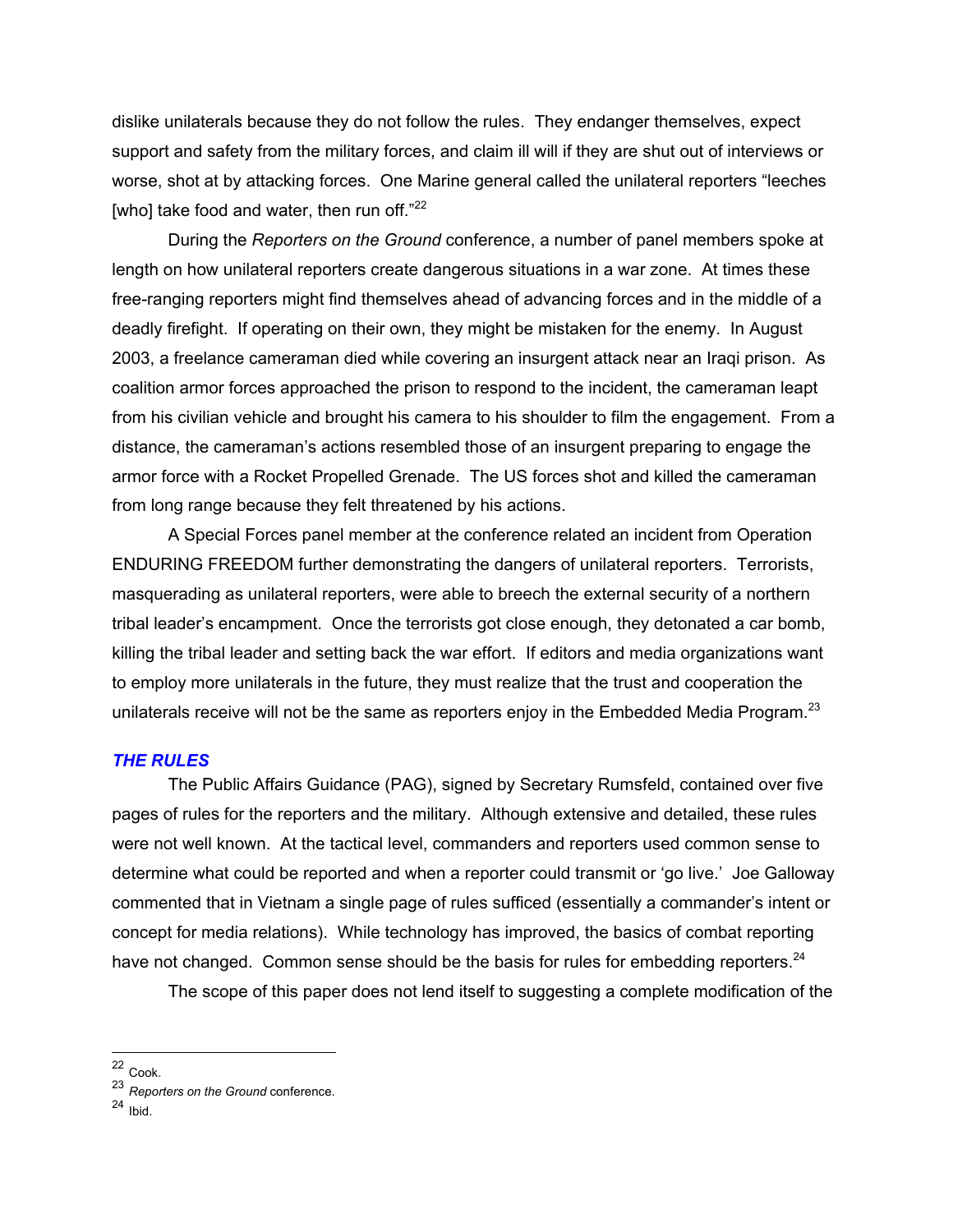rules. I believe they could be combined and/or reduced. One of the rules that should be changed concerns the embedding of local media (i.e., from the military unit's hometown). The PAG allowed a regional/local reporter to embed and cover the preparation and deployment of a unit from home station to its arrival in the war zone. After arrival in theater, the reporter was required to apply to the OASD(PA), Office of the Assistant Secretary of Defense (Public Affairs), to be assigned as a combat embedded reporter. Unfortunately, the regional/local reporter had very little chance of being assigned to the hometown unit he had followed from the United States.<sup>25</sup> Accommodations should be made to allow one regional/local reporter to embed with a hometown unit from preparation through redeployment. If the rule is modified, the decision on which regional/local reporter should be allowed to embed must remain with OASD(PA). Commanders should not be placed in the position of choosing among reporters when they are preparing to deploy or engage in combat.

#### *REPORTING AND RESPONDING TO CASUALTIES*

The rules prohibited the embedded reporters from reporting the names of casualties and required that they refrain from filming casualties. However, the rules allowed the embeds to report when a unit was in contact or had fought a battle. They could report there had been casualties, and even detail the exact number of dead and wounded if they knew for certain from first hand knowledge.<sup>26</sup> While this seems an appropriate approach to combat reporting, the real time reporting of casualties in a unit caused a number of families at home to worry and wait for the feared visit from a military casualty assistance call officer.

I understand the embedded reporters were simply doing their job. As long as they did not identify the casualties or breach operational security, the military could not censor their efforts. On the other hand the military must acknowledge the speed of real time reporting and video images of battle and improve its casualty notification process. There is no way to get ahead of the news of battle or the reporting of casualties in a particular unit. But the military's laborious notification process for death or injury did not work in OIF and will not suffice in the next war. It is a given that the families of those in combat will be sitting at home hanging on every word concerning their loved one's unit. They will laugh and cry at the good news stories and wait in fear when reports of combat and casualties mention their units. The military must

<span id="page-9-0"></span><sup>&</sup>lt;sup>25</sup> Secretary of Defense, "Public Affairs Guidance."

<span id="page-9-1"></span> $26$  Ibid.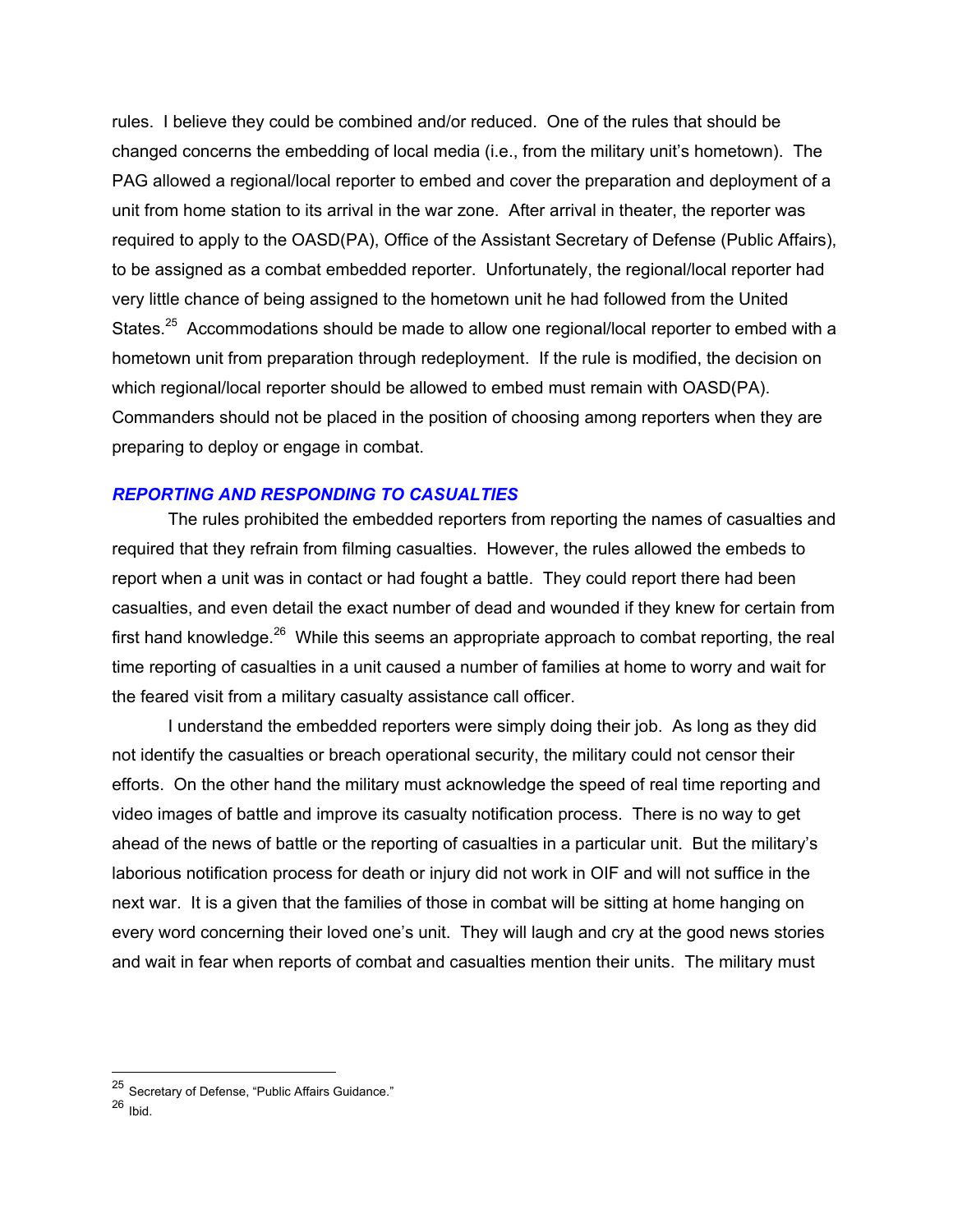leverage technology to speed up the process of reporting battlefield casualties. Without improvements in casualty reporting, the military risks the erosion of credibility.<sup>[27](#page-10-0)</sup>

#### *THE NEWS CYCLE*

 $\overline{a}$ 

Beyond the narrow rules in the PAG, and indeed beyond the remit of military public affairs officers, there is room for improvement in how editors and commentators respond to reports from their embedded reporters. Rachel Smolkin writing in American Journalism Review commented that "the relentless news cycle and the drama of a war unfolding live on television spurred a crush of grandiose pronouncements just days into the fighting - - too early for journalists to offer any true perspective." Ms Smolkin cautioned that editors and news directors should guard against reading too much into a single day of stories. Too often during OIF the 'talking heads' in the studios jumped to conclusions that had to be re-evaluated an hour later when a new report arrived or an old report was revised.<sup>28</sup> The lesson here is one that military leaders know well – 'first reports are almost always wrong and always incomplete.' For the Embedded Media Program to survive and be relevant editors, news presenters, and commentators must learn to manage the news cycle and raise the threshold for news alerts. This is not something the military can teach. It remains the responsibility of the media and those who manage the media to learn this lesson and to improve their profession.

### **CRITICS**

Many military leaders who were skeptical of the Embedded Media Program prior to OIF are now singing its praises. On the other hand, journalists and editors are less than unanimous in their praise of the program. Robert Jensen, writing in Progressive, called the Embedded Media Program a "failure of success" of journalism. The technology that allowed instantaneous reporting was a success. But the reporting was a failure because the embedded reporters were unable to inform. They failed to provide the fullest possible understanding of the 'what, why and so what.<sup>'[29](#page-10-2)</sup>

Mr. Jensen and others feel the embedded reporters identified too closely with their military subjects. Critics of the program believe the embeds allowed themselves to be censored

<span id="page-10-0"></span><sup>&</sup>lt;sup>27</sup> Robert S. Pritchard, "The Pentagon is Fighting – and Winning – the Public Relations War," USA Today (July 2003) [database online]; available from H.W. Wilson; accessed 23 September 2003.

<span id="page-10-1"></span><sup>&</sup>lt;sup>28</sup> Rachel Smolkin, "Media Mood Swings," American Journalism Review (June/July 2003) [database on-line]; available from Infotrac; accessed 23 September 2003.

<span id="page-10-2"></span><sup>&</sup>lt;sup>29</sup> Robert Jensen, "The Military's Media," Progressive 67 (May 2003)[database on-line]; available from EBSCO Host; accessed 23 September 2003.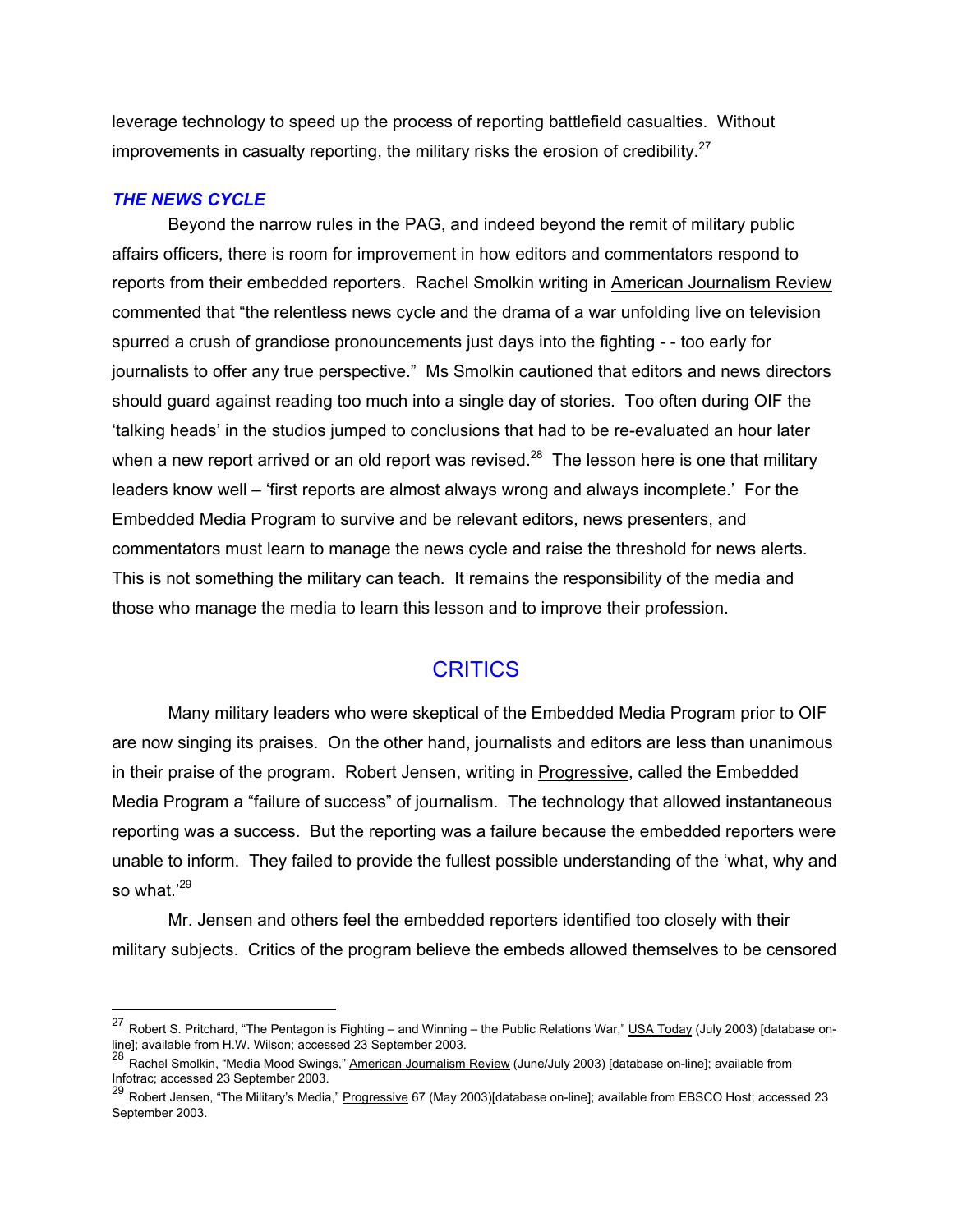by allowing the military to control their movements and reporting. Since only good stories appeared, the critics reason the military prevented the embeds from telling the whole story. Additionally, these critics suggest that the military staged many of the historic events telecast live. The most referenced photo-op was the pulling down of Saddam Hussein's statue in Baghdad.<sup>30</sup> The military and the reporters who embedded with combat units deny any claims of censorship or staged photo-ops. Critics like Mr. Jensen seem to be living in the past, specifically the era following the Vietnam War where the military and the media were at opposite ends of every imaginable spectrum. Journalists of Mr. Jensen's cut are distrustful of the military and believe uniformed leaders practice lying and misinformation. These critics possess a misconception of wartime journalism.

## RESPONDING TO THE CRITICS

In the forward to CBS News' chronicle of the war in Iraq, Dan Rather defends the embedded reporters and the Embedded Media Program. Rather, who was a war correspondent in Vietnam, admits that wartime journalism cannot be expected to provide the full story of all that is happening on the battlefield. In war there is no time for reflection on how the events unfolding before the camera lens fit into world events. In most cases the reporter will be unable to provide a general context for the images. Wartime journalists can only provide "a first draft of history," incomplete and possibly wrong or misleading.<sup>[31](#page-11-1)</sup>

As to the claims of censorship or letting reporters only see the good news stories, one must consider the source of the criticism. The embedded reporters have not criticized the program. Those media professionals who remember other conflicts know that censorship was very much alive and well in World War II and later. The openness of the military in OIF was far beyond anything ever experienced. As a battalion commander with embedded reporters, and having talked to many other reporters, not one reporter mentioned a time when the content of his stories had to cleared or "OK'd" by the military.

<span id="page-11-0"></span><sup>&</sup>lt;sup>30</sup> USA Today; Ewers; and Jensen.

<span id="page-11-1"></span><sup>31</sup> Rather, xii. Philip Taylor, writing about war and the media in the 1990's (page 12 of his book, War and the Media), supported the concept of war correspondents being neither all seeing nor all knowing. Journalists in war "chronicle only what they see … even their judgment of what is important is determined by the same sort of experience, perception, education, even emotions, that effect all human beings."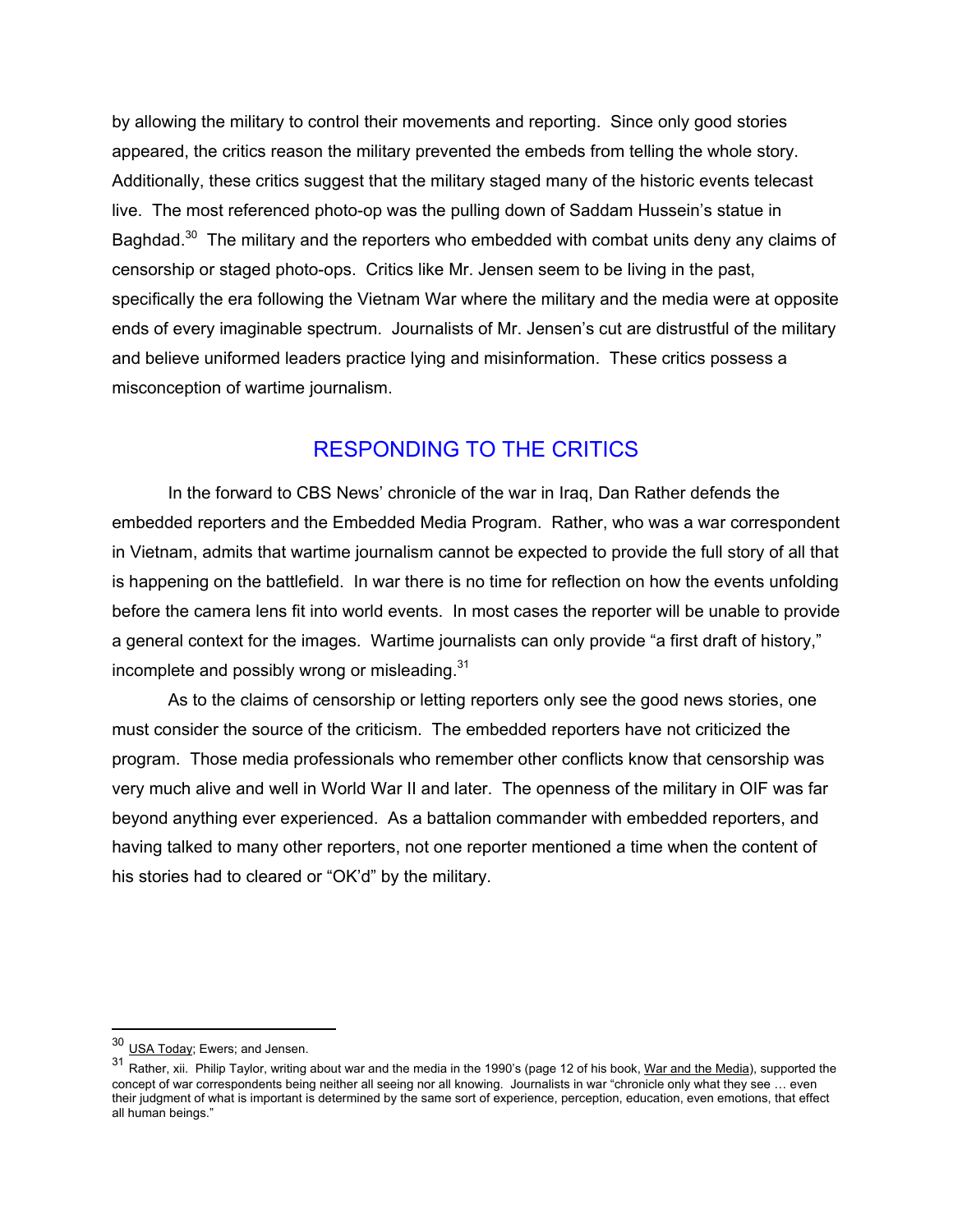## NEED FOR A STRATEGIC ANALYSIS

One criticism of the Embedded Media Program that is valid and needs to be addressed by the DoD concerns a lack of strategic reporting and analysis. The embeds provided tactical play-by-play. Their daily or hourly reports reflected the ebb and flow of the operation. Without someone at the Pentagon to put these reports into a strategic context, the media turned inward to poorly informed studio presenters or retired military officers from a past generation. Tactical stories of long supply lines and halted forces were taken out of context and turned into a bad news story. That bad news story was then fanned into a wild fire in a matter of hours.<sup>[32](#page-12-0)</sup>

Consider LTG Wallace's comments on 27 March 2003. In response to a question from an embedded reporter, the V Corps commander commented, "The enemy we're fighting is a bit different than the one we war-gamed against." The Washington Post ran the story with Wallace's comments but deleted the word 'bit' from the quote. Television news presenters and military experts began talking about the war going badly based on the general's words. These discussions fed a media frenzy and created doubt with the American public concerning the military operations in Iraq. The Bush administration was seen as hiding the truth about the war. Much of this doubt began from a truthful story with an incorrect quote.<sup>33</sup> Even worse was the response from the Pentagon. Instead of providing an overlying strategic context to the Corps commander's tactical analysis, the Pentagon sought to down play the comments and appeared to refute the commander on the ground.

An article in USA Today commented that, the Pentagon must stop providing perspective (another word for 'spin') and instead provide a strategic context to the Pentagon reporters. By providing the strategic context, the Pentagon could counter the current American penchant for "fast forward thinking." The embeds gave the American public "Victory on Fast Forward." The "euphoria of liberating Baghdad" lasted eight hours or one day's news cycle. Then the public and the studio-based presenters back in the states started clamoring for something new. The military had not completed the liberation of Baghdad before the public was asking for a redeployment and 'Welcome Home Parades.' Knowledgeable spokesmen working for the major news agencies conveniently based in the Pentagon could have proactively countered this 'fast-

 $\overline{a}$ 32 Smolkin.

<span id="page-12-1"></span><span id="page-12-0"></span><sup>33</sup> Boot, 48.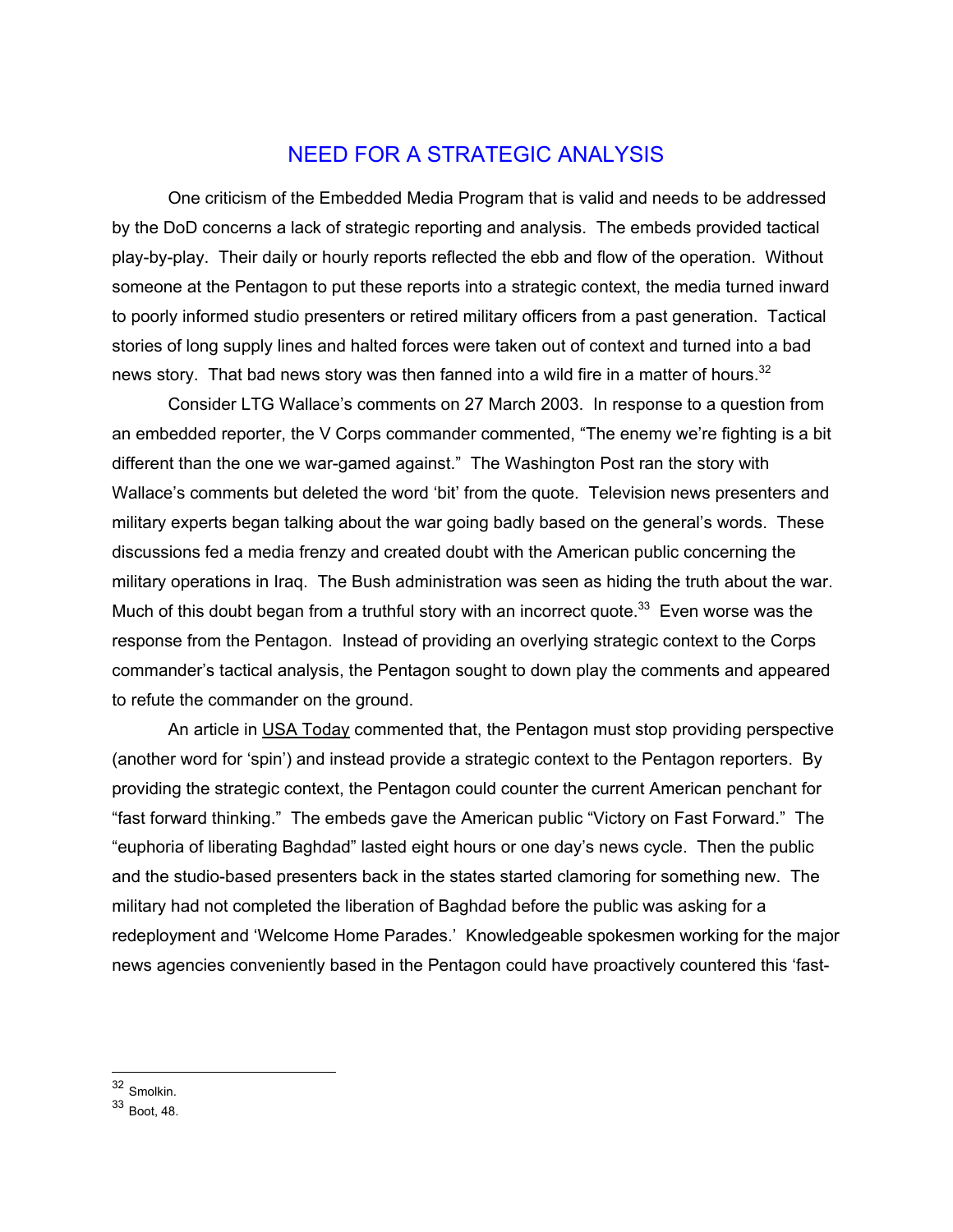<span id="page-13-0"></span>forward mentality' by offering a strategic context for the actions being reported by the embedded reporters.<sup>34</sup>

# A FINAL DISTURBING THOUGHT

There exists one disturbing aspect of the embedded reporting experiment. Is it healthy for a tactical commander's decisions to be affected by how the outcome of his actions will be reported in the news? It is well understood that the Pentagon wanted to leverage the media as part of its information operations campaign, but should tactical commanders become worried about how their actions might influence information operations?

David Zucchino, writing for The Los Angeles Times, told of how the commanding officer of 2<sup>nd</sup> Brigade, 3<sup>rd</sup> Infantry Division made a critical decision during the battle for Baghdad based on his ability to affect information operations through the reporting of his embedded reporters. On 7 April 2003, Colonel David Perkins, commander of the 2d Brigade, received orders to conduct a reconnaissance in force from the international airport into the heart of Baghdad to "test the city's defenses, destroy as many Iraqi forces as possible, and then come out to prepare for the siege of the capital."

US forces had previously seized the airport and were continuing to engage targets throughout the city. Colonel Perkins had heard news reports of the Iraqi Minister of Information declaring the Iraqi forces were winning in the city, even claiming that Iraqi forces were in possession of the airport. Perkins wanted not just to attack the city but also to stay there. He knew the attack would be reported live by his embedded reporters and thus counter Iraqi propaganda. The brigade's attack drove deep into downtown Baghdad, ending with the capture of one of Saddam Hussein's palaces. Once the attack was over, Colonel Perkins along with two of his battalion commanders participated in live interviews with an embedded Fox TV news crew. The brigade commander's decision and actions appeared to be working until he received word that his brigade headquarters (at the airport) had been hit by missile fire. Simultaneously, Colonel Perkins learned his supply line was in danger of being cut off and overrun.

Without a command post to serve as the brigade's command and control nerve center and a supply line to refuel and rearm the force, the brigade could possibly become trapped in the city and overrun. As Mr. Zucchino writes, "Perkins knew the prudent move was to pull out ..." He had no reserves and no hope of immediate resupply. But Colonel Perkins also knew

<sup>34</sup> Pritchard. Brigadier General Vincent Brooks said much the same thing during the *Reporters on the Ground* conference. It was not the job of the commanders or reporters at the tactical and operational level to provide a strategic context for OIF operations.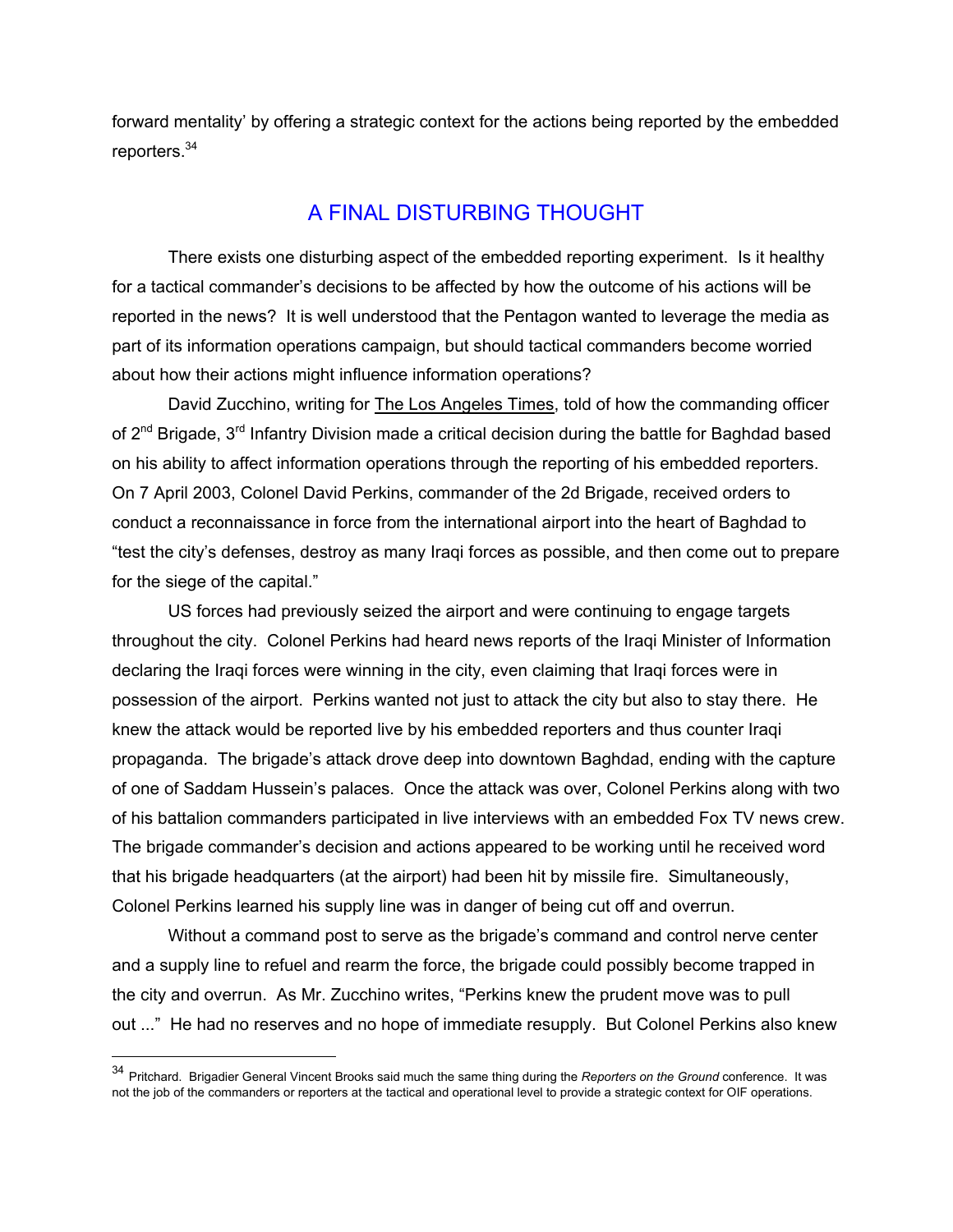that pulling out would validate the Iraqi propaganda lies. Trusting in his soldiers' ability to overcome the enemy attacks and keep the supply line open, the brigade commander elected to stay in the city. His decision proved to be the right one. His command center was able to recover and the supply line defense held. $35$ 

Regardless of the outcome, the real question is whether Colonel Perkins made his decision based on the tactical situation or on how his brigade's actions would be reported? If the embeds had not been present on the mission to telecast the brigade's actions, what benefit would have there been in staying at the palace? He had achieved the division commander's objective by conducting the reconnaissance in force. His command was in danger yet he elected to affect information operations through the media vice conservatively fighting the tactical battle. Colonel Perkins's actions demonstrated initiative and fearless nerve but I am concerned that his decision process was corrupted by the presence of the embedded reporters. If my concern is founded in truth, senior leadership must recognize that embedded media will invariably affect the decision process of battlefield leaders. Media training for officers and senior enlisted must become an integral part of the training syllabus at all levels of military schooling. As part of tactical exercises, military leaders need to study and critique possible situations involving media reporting and their effect on operations.

# CONCLUSION: EMBEDDED MEDIA - HERE TO STAY?

Using the hindsight we all possess, it is hard to understand why it took so long for the Department of Defense to adopt the Embedded Media Program. Following Operation URGENT FURY (Grenada) in 1983, the *20th Century Fund Task Force on the Military and the Media* found that "[the] free press, when it accompanies the nation's soldiers into battle, performs a unique role. It serves as eyewitness; it forges a bond between citizen and soldier. It also provides one of the checks and balances that sustains the confidence of the American people in their political system and armed forces."<sup>36</sup> Military leaders will resoundingly deny any need for the media to be watchdogs. What is lost on the military leader is that the American public has become all too familiar with its leaders requiring checks and balances. If the presence of the media within units in combat at all levels ensures the trust of the American public and strengthens their support, the military should look for ways to further improve the Embedded Media Program for the future.

That duty fell to Defense Department personnel in the Pentagon. The fact that the Pentagon failed to provide that strategic context and instead let the analysts in studios fill in the strategic 'holes' needs to be rectified for all future conflicts.<br><sup>35</sup> David Zucchino, "Thunder Run," <u>Los Angeles Times,</u> 7 December 2003.

<span id="page-14-0"></span>

<span id="page-14-1"></span><sup>36</sup> John J. Fialka, Hotel Warriors: Covering the Gulf War, (Baltimore, Maryland: The Woodrow Wilson Center Press, 1991), xiv.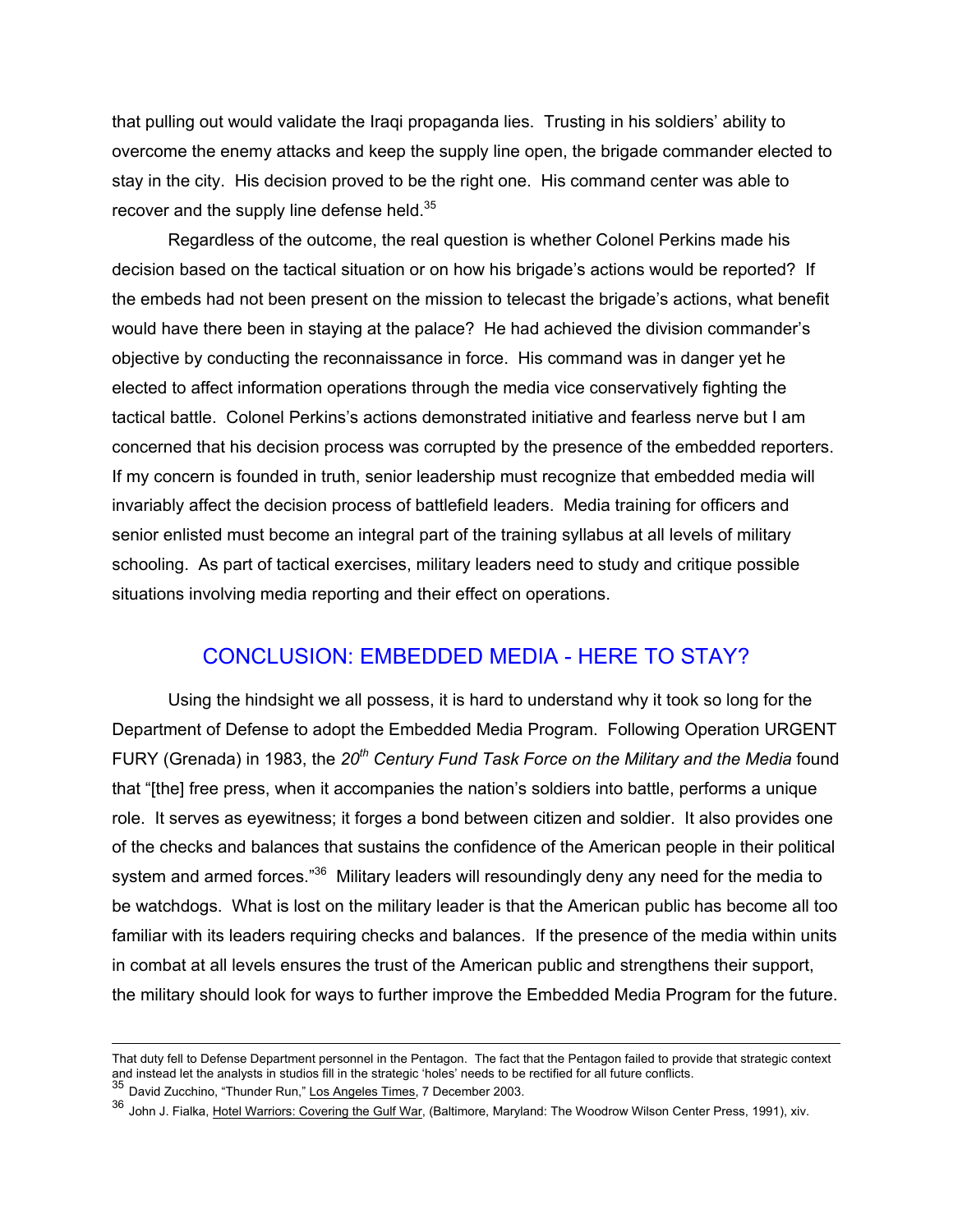At the *Reporters on the Ground* conference, a reporter asked whether embedding would be the standard public affairs policy for the future. The Pentagon officials at the conference avoided a definitive response saying that the situation will dictate the policy. Phil Nesbitt, a media consultant, commented that embedding would have to be the future policy. "The genie is well out of the bottle."<sup>37</sup> I agree with Mr. Nesbitt. The American public wants reality TV. Instant battlefield reporting will be expected. If the military tried to fight a war without embeds, the claims of cover-up and deceit would once again rule the airwaves.

In August 2003, the military experienced a sample of the potential backlash and suspicion arising from a failure to employ the Embedded Media Program in a future conflict. By the end of Phase III Operations, the Embedded Media Program had become an integral part of the military's public affairs policy. Even with the departure of most of the embedded journalists, the few that remained with the deployed forces continued to enjoy a level of access to operations never before imagined by the military or the media. Relations between commanders and reporters were at an all time high and the military was continuing to reap the benefit of embedded reporting. Then, in mid August, the Coalition Joint Task Force in Baghdad directed all commanders to deny reporters, photographers, and television crews access to 'some' operations. The directive was a "significant shift" in the relations between the media and the military. Confusion reigned for a short time as it appeared operational security had won out over information operations. The directive was quickly rescinded, but the damage was done.<sup>38</sup>

Since the beginning of Phase IV - Stabilization Operations, the relationship between the military and the media has worsened. There are fewer embedded reporters and more unilaterals. The reporters feel they need the freedom to move throughout the city and country to get to the action. The military believes that only the bad news stories are getting told. Every reporter at the *Reporters on the Ground* conference admitted that they believe the military is hiding something or conducting a cover up anytime the Pentagon announces that an incident 'is under investigation.' Distrust between the media and the military can easily be rekindled. The media will expect the Embedded Media Program to be employed every time America goes to war. The military will need to employ the program if they are to win the public affairs battle and the information operations campaign.

It is clear that Secretary Rumsfeld made the right decision regarding public affairs policy in Operation IRAQI FREEDOM. The Embedded Media Program was a resounding success for

<span id="page-15-0"></span><sup>37</sup> Skiba.

<span id="page-15-1"></span><sup>38</sup> Stephen R. Hurst, "New Restrictions for Embedded Media Imposed, Then Rescinded," Associated Press, Air Force Times, (14 August 2003).